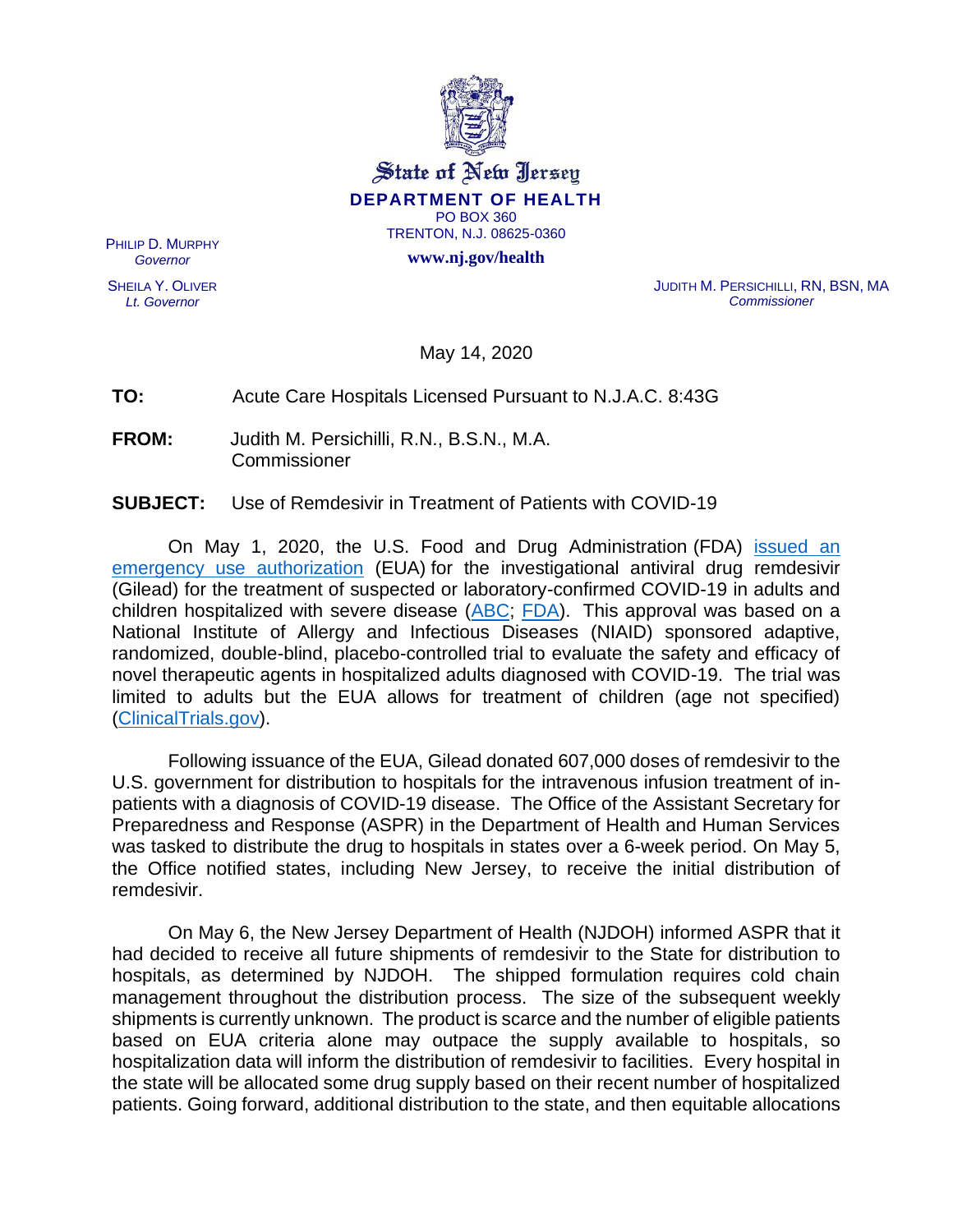to hospitals will be based on the burden of disease in the state, as determined by regular assessment of hospitalizations, and by any emerging federal guidance.

The drug must only be administered to eligible patients, as defined in the [FDA](https://www.fda.gov/media/137566/download)  [Provider Fact Sheet:](https://www.fda.gov/media/137566/download)

*Treatment of suspected or laboratory confirmed coronavirus disease 2019 (COVID-19) in adults and children hospitalized with severe disease. Severe disease is defined as patients with an oxygen saturation (SpO2) ≤ 94% on room air or requiring supplemental oxygen or requiring invasive mechanical ventilation or requiring ECMO. Specifically, remdesivir is authorized only for the following patients who are admitted to a hospital and under the care or consultation of a licensed clinician (skilled in the diagnosis and management of patients with potentially life-threatening illness and the ability to recognize and manage medication-related adverse events: a) adult patients for whom use of an IV agent is clinically appropriate; b) pediatric patients for whom use of an IV agent is clinically appropriate.*

As remdesivir is available under an EUA, there is no assurance that this pharmaceutical will convey benefit. Hospitals should consider modifications to patient consent forms to clearly convey the EUA and to promote informed shared decisionmaking.

The New Jersey Department of Health requires hospitals to report information on a daily basis through a designated portal. In section III of the EUA, Conditions of Authorization, medication usage data tracking and reporting are required of all hospitals that receive remdesivir. Data required under the EUA include:

- 1) Serious adverse events
- 2) Dispensement of remdesivir (i.e. lot numbers, quantity, receiving site, receipt date)
- 3) Product storage
- 4) Patient information (e.g. patient name, age, disease manifestation, number of doses administered per patient, other drugs administered).

Facilities shall also report to the New Jersey Department of Health:

- 1) Additional patient demographics (e.g. patient sex, race/ethnicity)
- 2) Insurance payor
- 3) Patient outcomes after five-day recommended course of treatment
- 4) Unused inventory of remdesivir. Except facilities shall reserve the pharmaceutical supply necessary to complete the full recommended treatment course for each patient started on remdesivir treatment.

On May 10, a statewide Remdesivir Advisory Committee (RAC), a multidisciplinary sub-committee of the NJDOH COVID-19 Professional Advisory Committee (PAC), met to develop guidance for use of remdesivir under the EUA. The professionally,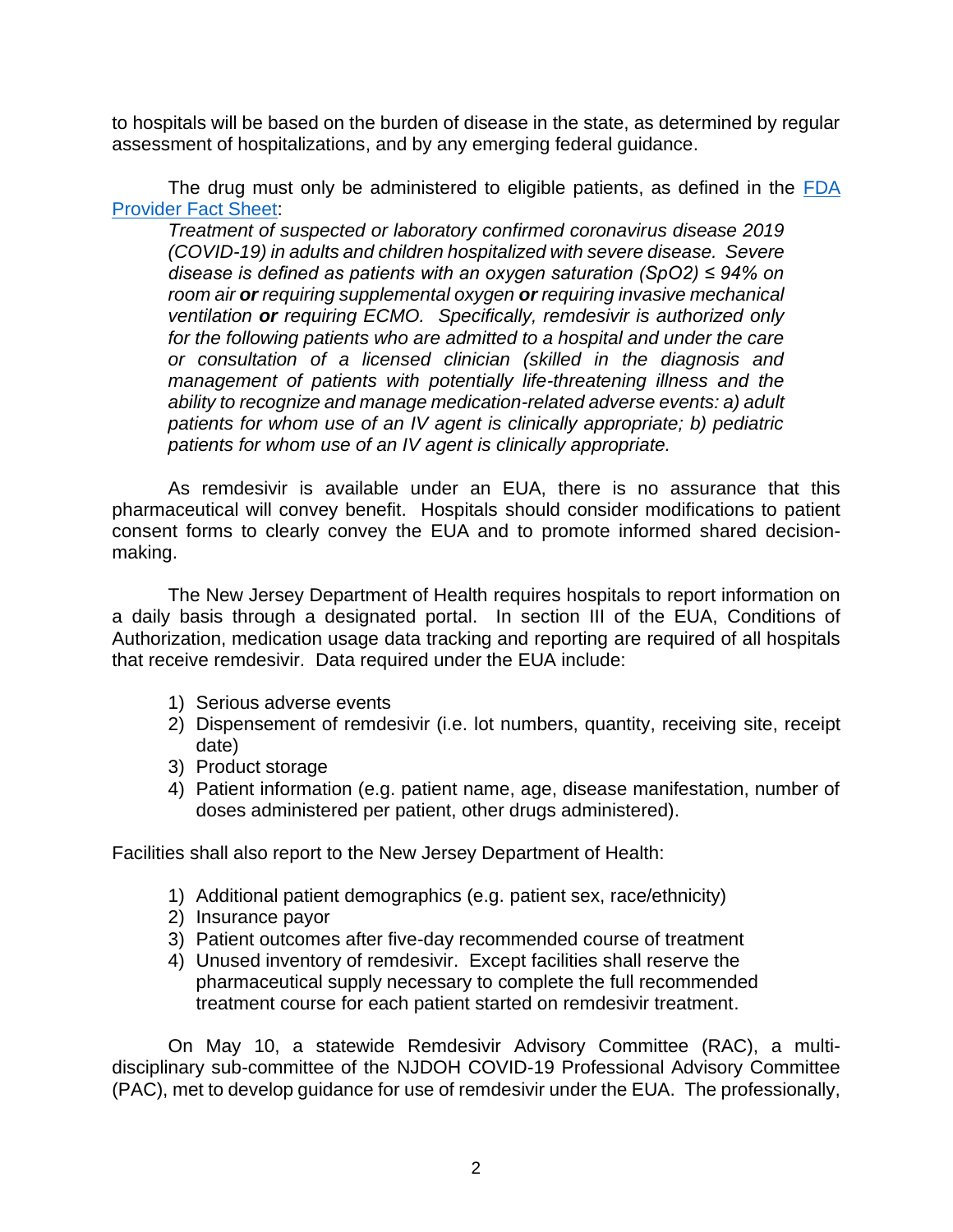demographically, and geographically diverse membership of the RAC included pediatricians, critical care specialists, pulmonary physicians, and infectious disease physicians. It was chaired by a member of the NJDOH COVID-19 Professional Advisory Committee (PAC). The RAC was charged to develop the appended statewide guidance for the use of remdesivir in hospitalized patients, taking into consideration the exclusion and inclusion criteria of the NIAID clinical trial, the specifics of the EUA, the EUA provider fact sheet, and any available protocols established by hospitals participating in any of the Gilead remdesivir clinical trials. The RAC guidance should inform usage of the drug in your hospital, but is not a substitute for individualized clinical decision-making by treating physicians following hospital policies for use of restricted drugs. The recommendations of the RAC for use of the drug are included in the Appendix.